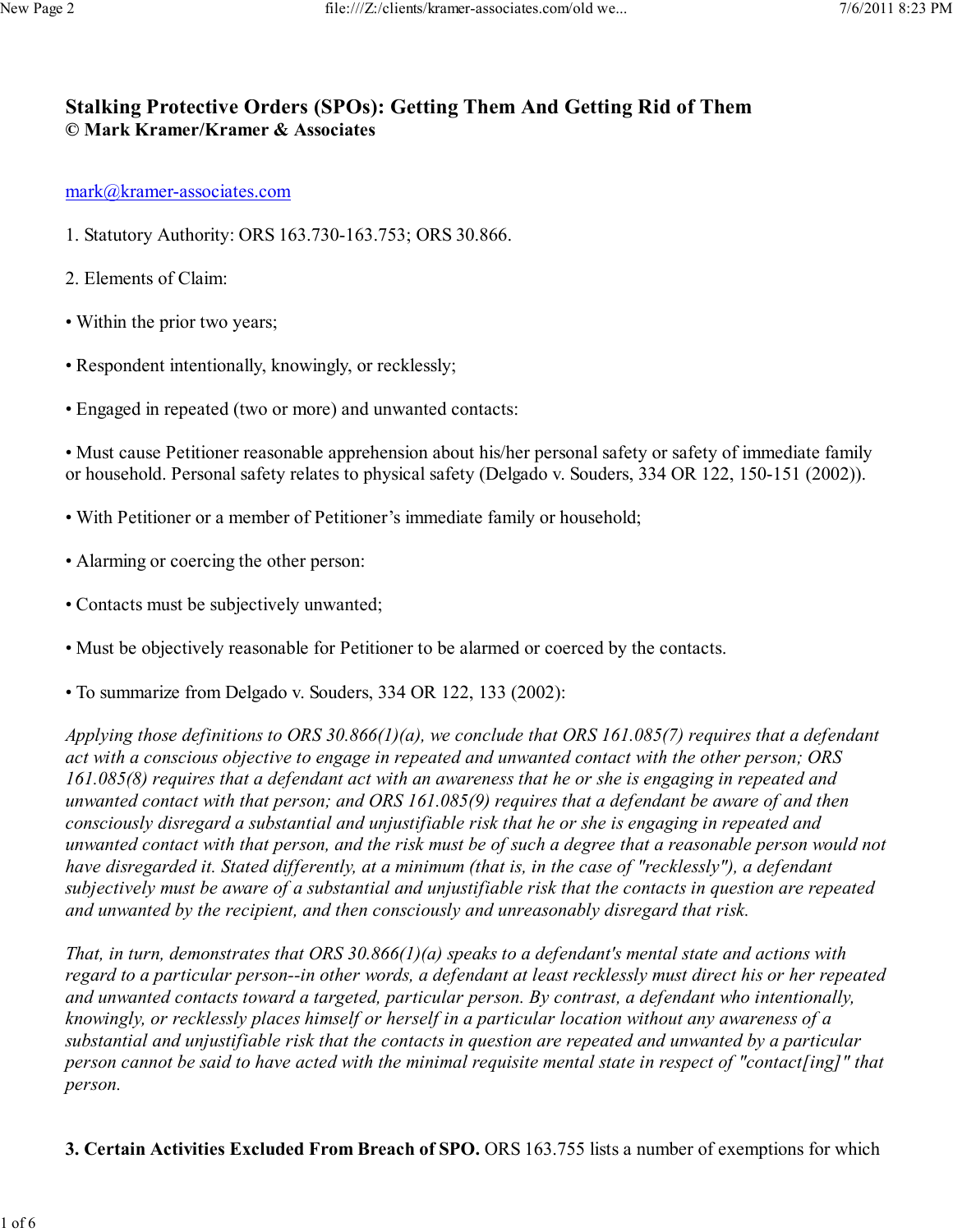an SPO may not be issued, including labor activities and persons in the criminal justice system against law enforcement officers. However, see State v. Borowski, 231 Or App 511 (2009) where the Court of Appeals voided ORS 164.887 (interference with agriculture operations) under the equal protection clause to the United States Constitution, based upon a similar exemption for activities connected with a "labor dispute." The court held that the equal protection clause was violated because the statute "creates a distinction (exemption) for labor protest activities, that has no bearing on any legitimate governmental interests." Id. At 524. The court in Borowski declined the option to save the statute by excising the labor exemption, asserting that that would have been contrary to legislative intent.

**4. Higher Burden for Speech-Based Contacts.** State v. Rangel, 328 OR 294, 302-04 (1999). Where the unwanted contacts are speech based (including writings), such contacts must:

- Instill in the recipient a fear of imminent, serious, and personal violence;
- Express authors intention that the threat will be executed and author has the ability to execute;
- Be unequivocal;
- Be objectively likely to be followed by unlawful acts.

[Where there are both speech and non-speech based contacts, the speech-based contacts can "provide context for \*\*\* other, non-communicative contacts" and bolster a petitioner's claim for a SPO. Wood v. Trow, 228 Or App 600, 606 (2009).]

#### **5. Getting a Stalking Order - Two Paths:**

- ORS 30.866 ex parte application to Court (like FAPAs);
- ORS 163.744 via law enforcement agency (complaint form see ORS 163.735).

### **6. Hearing and Relief:**

- Evidentiary standard is preponderance of the evidence. Burden on Petitioner.
- The facts alleged in the Stalking Petition are not evidence. Jones v. Lindsey, 193 Or App 674, 677 (2004).

• Court may enter temporary order pending further proceedings or protective order of unlimited duration. Court may order:

- No or limited contact;
- Mental health evaluation;
- Initiate civil commitment procedures;
- Disqualify Respondent from receiving handgun license or lead to revocationof such license;

• Other relief. Petitioner may also recover special and general (economic and non-economic) damages, including damages for emotional distress; punitive

damages; and reasonable attorneys fees and costs (ORS 30.866(4)). (Query: Attorney fees provide for Petitioners only - Would court make the right

reciprocal for a prevailing Respondent?)

**7. Terminating SPOs.** Edwards v. Biehler, 203 Or App 271 (2005). Upon application of Respondent and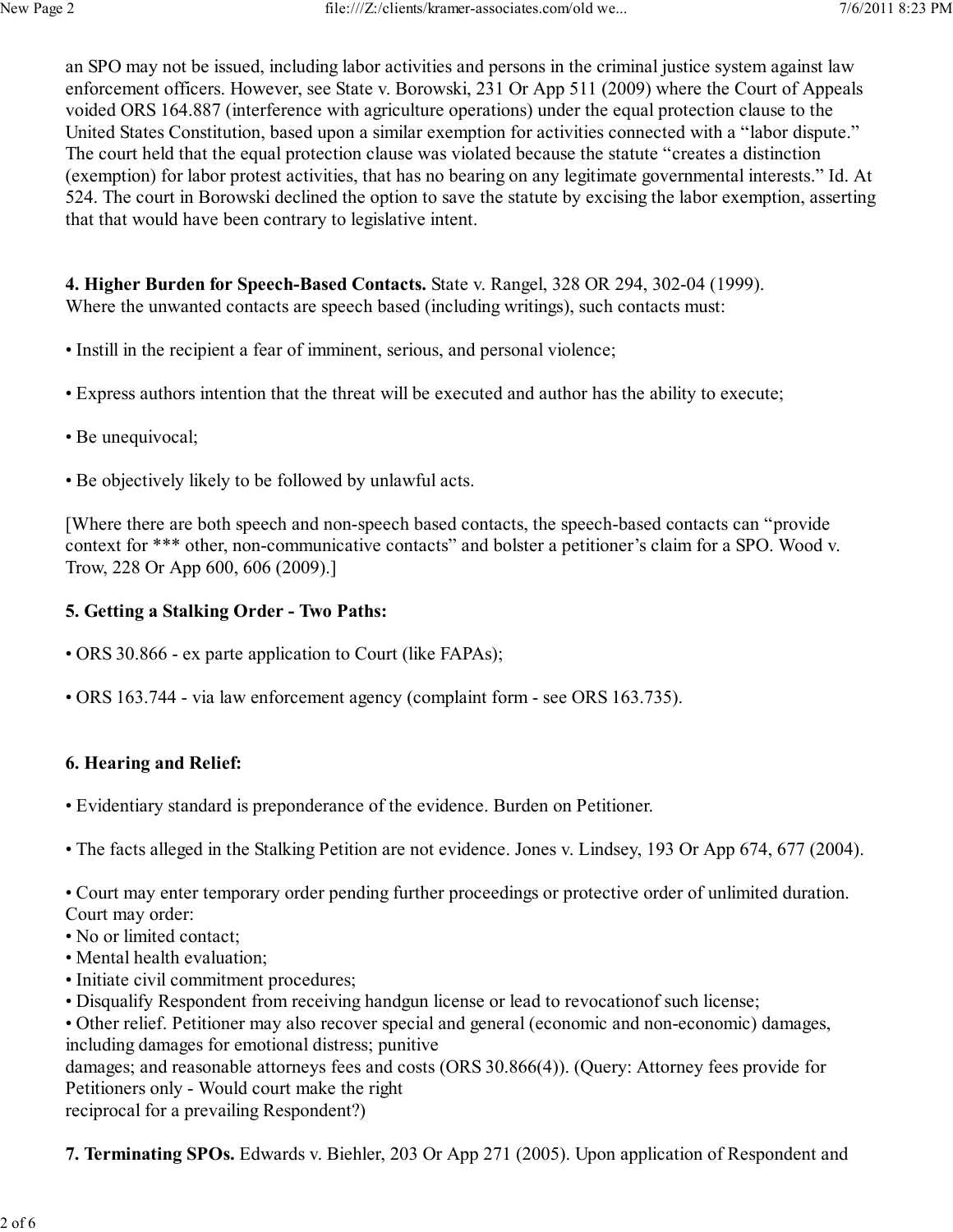hearing, Court may terminate a stalking protective order when the bases for issuing the order are no longer present. Court to determine whether Petitioner continues to suffer "reasonable apprehension" due to past acts of Respondent. Similar to FAPA renewal standards. [Biehler specifically references SPOs issued under ORS 163.738. However, there is no reason to believe that the same avenue for relief would not be available under ORS 30.866.]

There is no prescribed time period which must pass in order for a respondent to seek to terminate an SPO but in Stuart v. Morris, 231 Or App 26 (2009), the Court held that the mere passage of 5 months after Respondent's first motion to terminate an SPO was insufficient. The Court noted it is Respondent's burden to meet the burden of persuasion on a motion to terminate. In Stuart, on the first and second motions to terminate, Respondent remained incarcerated but Petitioner continued to fear him. Petitioner testified that Respondent's friends had threatened her since his incarceration.

# **CASE LAW - INTRODUCTION**

The following case law review and analysis is not exhaustive. However, it indicates quite clearly the Court of Appeals' exacting analysis of SPOs. The Court has repeatedly struck down SPOs, even where the underlying conduct was obnoxious, offensive, or socially inappropriate. The Court requires strict adherence to the elements required to sustain a stalking order, including the subjective and objective elements. The Court is particularly exacting when expressive conduct forms

the basis of the stalking conduct.

# **CASE LAW REVIEW**

Stalking Protective Orders Reversed on Appeal:

Edwards v. Lostrom, 224 Or App 253 (2008). SPO prohibits contact with granddaughter. Petitioner fails to demonstrate Respondent's required mental state. No evidence that Respondent was told his contact with Granddaughter was unwelcome. No evidence that Respondent knew that contact was unwelcome.

Farris v. Johnson, 222 Or App 377 (2008). Respondent driving past Petitioner's home and coming into Petitioner's visual presence insufficient to show unwanted contact. Encounter with Petitioner's husband outside courtroom at temporary SPO hearing insufficient where no evidence Petitioner was aware of such contact.

Goodness v. Beckham, 224 Or App 565 (2008). Ex-spouses. E-mail correspondence is expressive contact. Only one physical contact insufficient to meet two or more standard. While third party contacts can be considered, Respondent's contacts to Eugene police not imputed to Respondent as prohibited physical contacts.

Lopus v. Glover, 149 Or App 482 (2004). Insufficient evidence of more than one unwanted contact or that any contact caused Respondent reasonable apprehension of physical harm.

Magyar v. Weinstein, 211 Or App 86 (2007). Threatening statements made not to Petitioner but to Respondent's sister. Such comments could not be reason for Petitioner to fear for "his personal safety." Other contacts insufficient to show reasonable fear of personal safety.

Michieli v. Morgan, 192 Or App 550 (2004). Respondent's contacts are purely expressive. Insufficient evidence to meet additional proof requirements required by State v. Rangel, supra.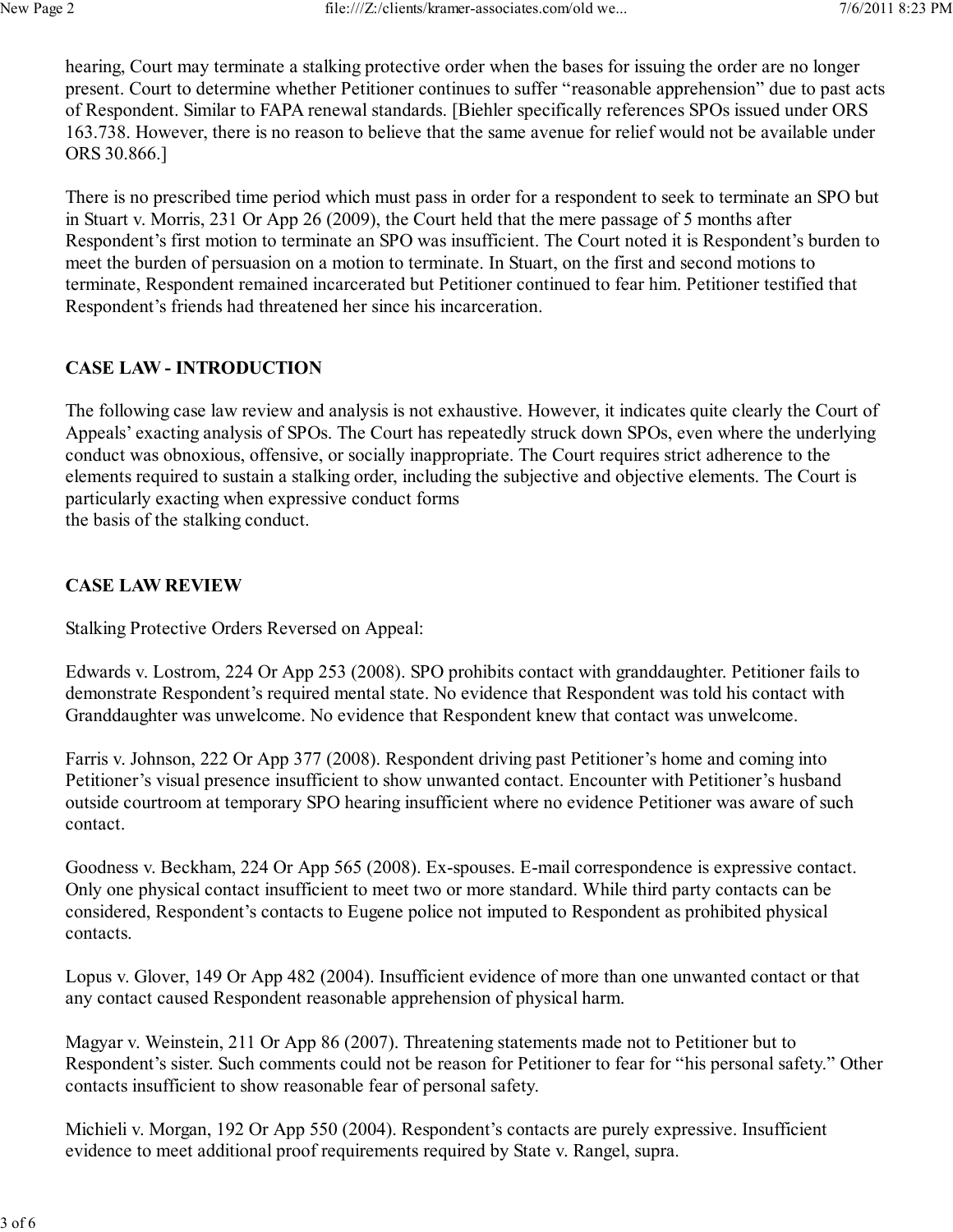Osborne v. Fadden, 225 OR 431 (2008). While evidence showed existence of civil conspiracy by Respondents (Husband and Wife) against Petitioners (Husband and Wife - (Wife was Respondent/Husband's ex) none of the e-mails and phone calls by Respondents caused Petitioners reasonable apprehension of personal safety. Among other things, Respondents signed Petitioners up for magazine subscriptions, music services, and made e-mails to Petitioners' employer seeking

to get one of the Petitioners fired. This conduct supported the civil conspiracy but not stalking.

Ross v. Holt, 224 Or App 405 (2008). Unmarried parents. Phone calls and conversations insufficient to show imminent fear of serious violence, although one contact included a threat to take the children. Court construed the threat as Respondent's intention to seek legal custody. "Respondent had no history of violence or any activity or trait that would cause a reasonable person in Petitioner's situation to be alarmed by his coming into the presence of her or her children\*\*\*." Id at 410 [suggests that the Court may be forced to accept character evidence regarding Respondent's history of non-violent behavior.]

Sparks v. Deveny, 221 Or App 283 (2008). Respondent e-mailed contacts to Petitoner's ex-husband; showed up at gym where Petitioner exercised; attended her exercise classes, sent Christmas cards and correspondence, and made phone calls. Contacts were "boorish, obsessive, and troubling" but did not amount to a fear of imminent and serious personal violence as required by Rangel. Non-expressive contacts also do not meet personal safety threshold.

Valerio v. Valerio, 224 Or App 265 (2008). Daughter/Stepmother. Yelling incident at coffee shop amounts to expressive conduct insufficient to meet Rangel standard.

Cases Upholding SPOs:

Boyd v. Essin, 170 Or App 509 (2000). A mix of expressive and non-expressive contacts, but Court rules at least three non-expressive contacts were sufficient, including Respondent assaulting his son, driving by Petitioner's home multiple times per day, and watching Petitioner's home with binoculars. As to the latter, although not falling within specific stalking acts (ORS 163.730 (3)), "It shows an unwanted relationship or association between Petitioner and Respondent, and it is precisely the kind of contact the statute was intended to prevent." Id at 517. Although Petitioner did not expressly say that she was subjectively alarmed, Court may infer such subjective state from her testimony, the nature of Respondent's contacts, and his history of assaultive behavior toward Petitioner. Judge Armstrong, in dissent, questions the majority inferring the element of subjective alarm.

Bryant v. Walker, 190 Or App 253 (2003). Respondent shopped at the department store where Petitioner worked at two or three times a week. Petitioner alleged that respondent would stare at her while he shopped, and he always purchased items at her check stand. Other precipitating events included one instance where Petitioner asked Respondent "what he was looking at" and a separate occasion where Petitioner saw Respondent drive by her home. On appeal, Respondent raised two issues. First, under ORS 163.738(2)(a)(B), he argued that he did not know his contact was "unwanted". The Court disagreed with Respondent, noting that Petitioner's statement asking the Respondent "what he was looking at" satisfied this standard. Second, the Court examined ORS 30.866(1)(b)'s requirement that the Petitioner's fear and alarm were "objectively reasonable for a person in [her] situation." The Court decided that her fear was objectively reasonable because the Respondent drove by her house, indicating he obtained personal information about her, and because she had information that, at some point in the past, Respondent had been accused of violence towards his ex-wife.

Pinkham v. Brubaker, 178 Or App 360 (2001). SPO prohibits contact with Petitioner's daughters. Respondent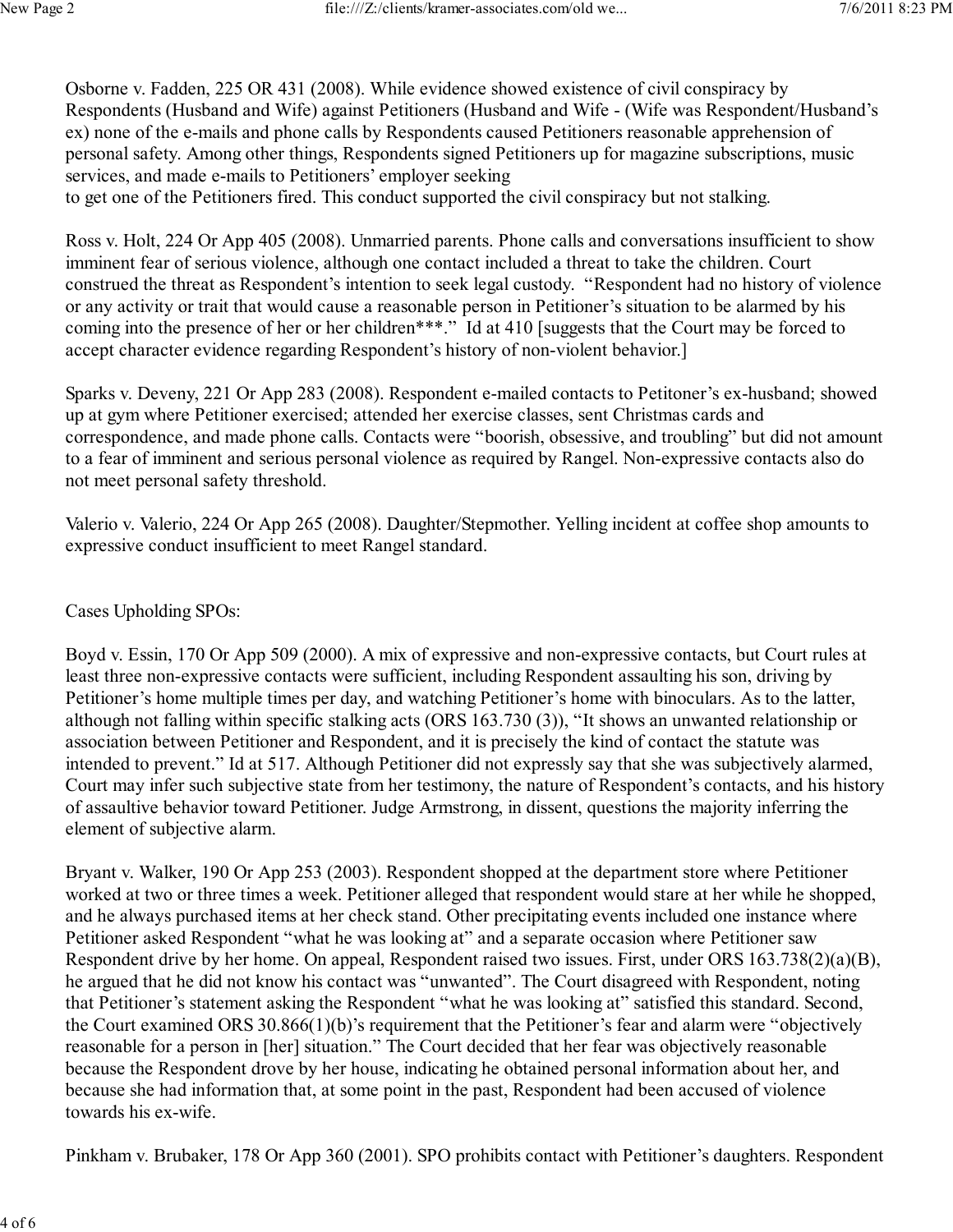is ex-boyfriend who recently moved out of Petitioner's home. Issue on appeal is whether Respondent's actions constitute two or more "unwanted contacts" sufficient to satisfy the Rangel standard. The Court cited several examples of these. First, the Court stated that driving the Petitioner's daughters from school to his house, without the Petitioner's knowledge is unwanted contact. Second, the Court mentioned that shredding the girl's dresses with scissors amounted to unwanted contact. Finally, the Court noted that the Respondent's contact was unwanted when he parked his car outside Petitioner's house and waited for Petitioner's daughters to return home from school.

Wood v. Trow, 228 Or App 600 (2009). Both speech based and non-speech based conduct supported the SPO, with speech based contact providing the contacts for the non-speech based contacts, including Respondent wandering in Petitioner's yard late at night with a knife and that Respondent had stolen mail from Petitioner's mailbox.

### Other Cases:

Lomax v. Carr, 194 Or App 518 (2004). Respondent challenged the form of citation prescribed in ORS 163.744 as being inconsistent with the requirements of the ORCP. The court ruled, pursuant to ORCP 1A, that the rules of civil procedure do not apply where "a different procedure is specified by statute or rule." Since ORS Chapter 163 prescribed a different procedure for initiating actions, Respondent's ORCP challenge was denied. The case, however, was reversed, because the trial court prohibited a due process hearing on Respondent's challenge to the SPO. Note: ORCP 1A provides that the ORCP rules govern practice and procedure in all civil actions, "except where a different procedure is specified by statute or rule." Therefore, except for a few particulars, for example, the issuance of a stalking citation under ORS 163, as an alternative to a stalking complaint under ORS 30.866, the remainder of the ORCP rules should apply, including discovery, depositions, requests for findings of facts, etc.

Johnson v. McGrew, 137 Or App 55 (1995). An appeal of a trial court's SPO is not a criminal prosecution under the Oregon Constitution and Respondent is not entitled to court-appointed counsel. Although a Respondent may be arrested for violating an SPO, similar to an arrest for violation of a FAPA, that does not, in and of itself, render the case criminal and require the appointment of counsel.

State v. Rangel, 146 Or App 571 (1997). Defendant was charged with a stalking criminal offense. ORS 163.732. Defendant challenged the complaint, arguing that the stalking statute was over-broad, in violation of the Oregon Constitution's free speech provisions, Article 1, Section 8. By construing the statute narrowly, the statute was found constitutional. See State v. Rangel and expressive content standards above in paragraph 3.

Stuart v. Morris, 231 Or App 26 (2009). A time-lapse of 5 months after Respondent's first failed attempt to terminate an SPO was insufficient time (in the absence of new evidence) to justify termination of an SPO in a second attempt. Petitioner's original fear of Respondent, though jailed, from threats from Respondent's friends was sufficient to justify her reasonable fear.

# **PRACTICE SUGGESTIONS**

- Request ORCP 62 findings of fact and conclusions of law.
- If challenging a SPO:
- File notice of request for attorney fees citing ORS 30.866 (but note that statute provides expressly for Petitioners.
- Pursue pre-hearing discovery, including requests for production of documents and depositions. (Get court